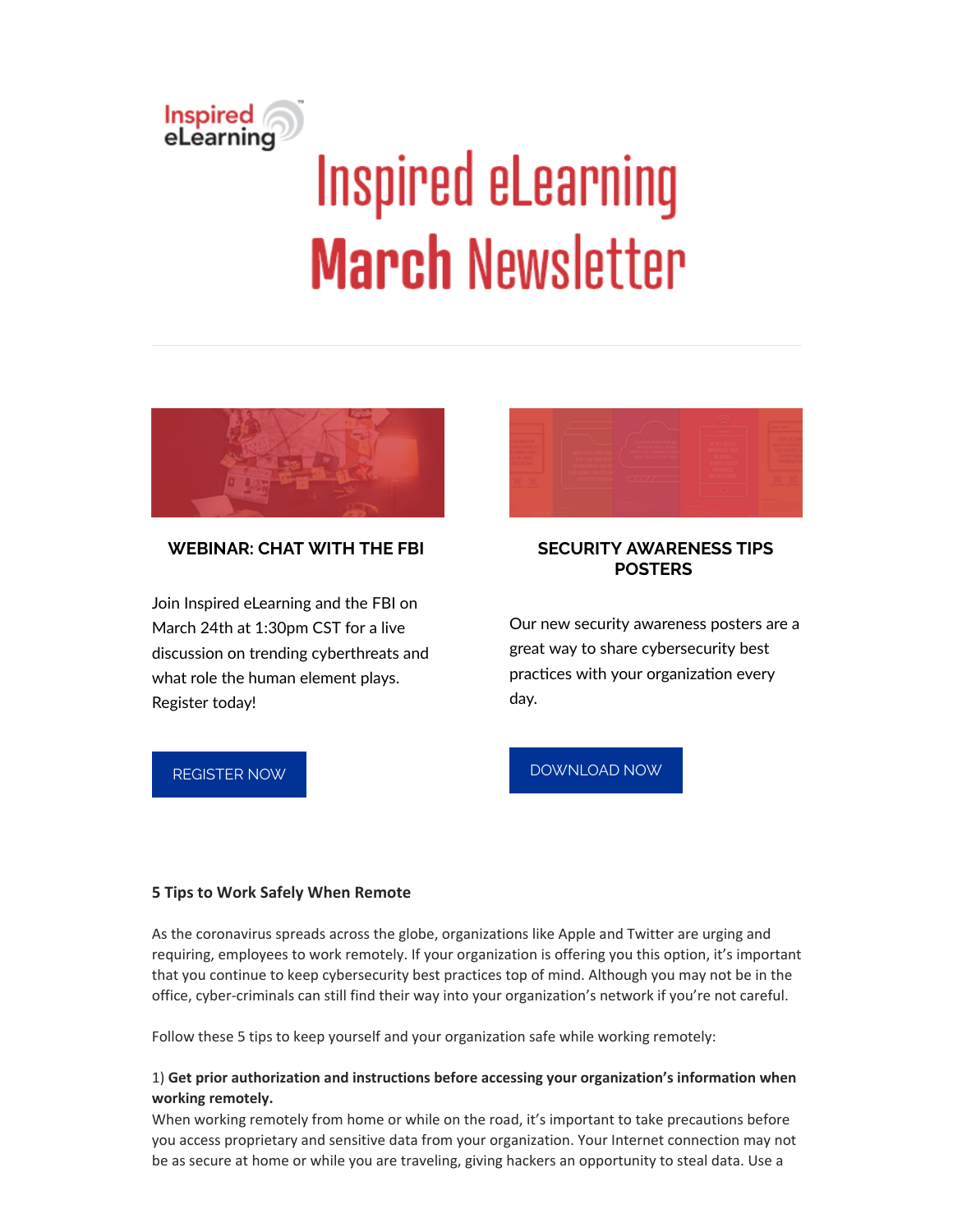secure VPN connection or follow the instructions provided by your organization.

#### 2) **For wireless network connections, be sure to use Wi-Fi Protected Access version 2 (WPA2).**

WPA2 provides authentication to allow access for only authorized users and encrypts all data in transit over the wireless connection, securing it from attackers. At home, use WPA2 Personal or WPA2 Home. At work, use WPA2 Enterprise.



This is the strongest authentication and encryption mechanism available and helps to protect your information.

#### 3) **When using Wi-Fi in a public place, make sure you connect to the correct Wi-Fi network.**

Whenever you're connecting to a new Wi-Fi network, you should ask someone what the correct Wi-Fi name should be. You should never assume based on the name that a Wi-Fi connection is the correct one; anyone can create a Wi-Fi access point under any name designed to collect information. A Wi-Fi network named "CoffeeShopGuests" at a coffee shop may be created by someone who is the street. Once you are connected to a Wi-Fi access point, the data you transmit can become vulnerable.

#### 4) **When using Wi-Fi connections, protect yourself by using SSL connections.**

Public Wi-Fi connections rarely provide adequate security. The use of a good Virtual Private Network (VPN), like NordVPN can provide a level of security that is better than relying on the security provided by the network. A Secure Sockets Layer (SSL) connection is an encrypted method of connecting to the web. Whenever you connect to sensitive data through a website, you should be using an SSL connection. You can identify a website that is protected by an SSL connection by looking for "https://" rather than "http://" at the beginning of the URL. An SSL connection will also have a lock icon next to the URL.

#### 5) **Always keep mobile devices and laptops with you when working remotely.**

When you're out in the field and working remotely, remember to keep a close eye on your smartphone and laptop. Don't leave your device unattended.

For a full list of 10 tips, read the full blog [here](https://inspiredelearning.com/blog/10-tips-to-work-safely-when-remote/?utm_source=Marketo&utm_medium=Newsletter)

#### **US State Dept. Shares Insider Tips to Fight Insider Threats**

Every employee has the potential to become an insider threat, whether through accidental or malicious means. Organizations with the right steps in place can both prevent a person from going rogue and detect these threats before it's too late.

At the US Department of State, everyone who has virtual or physical access to its network, facilities,



or information is considered an insider, said Greg Collins, a contractor policy adviser, during an RSA Conference session this week on insider threats. "Anything that they can access and attempt to misuse is an insider threat," Collins explained.

"It is not just a tech problem, it's not just a security issue, and it's not just a personnel issue," added Jackie Atiles, insider threat program director at the State Department. When an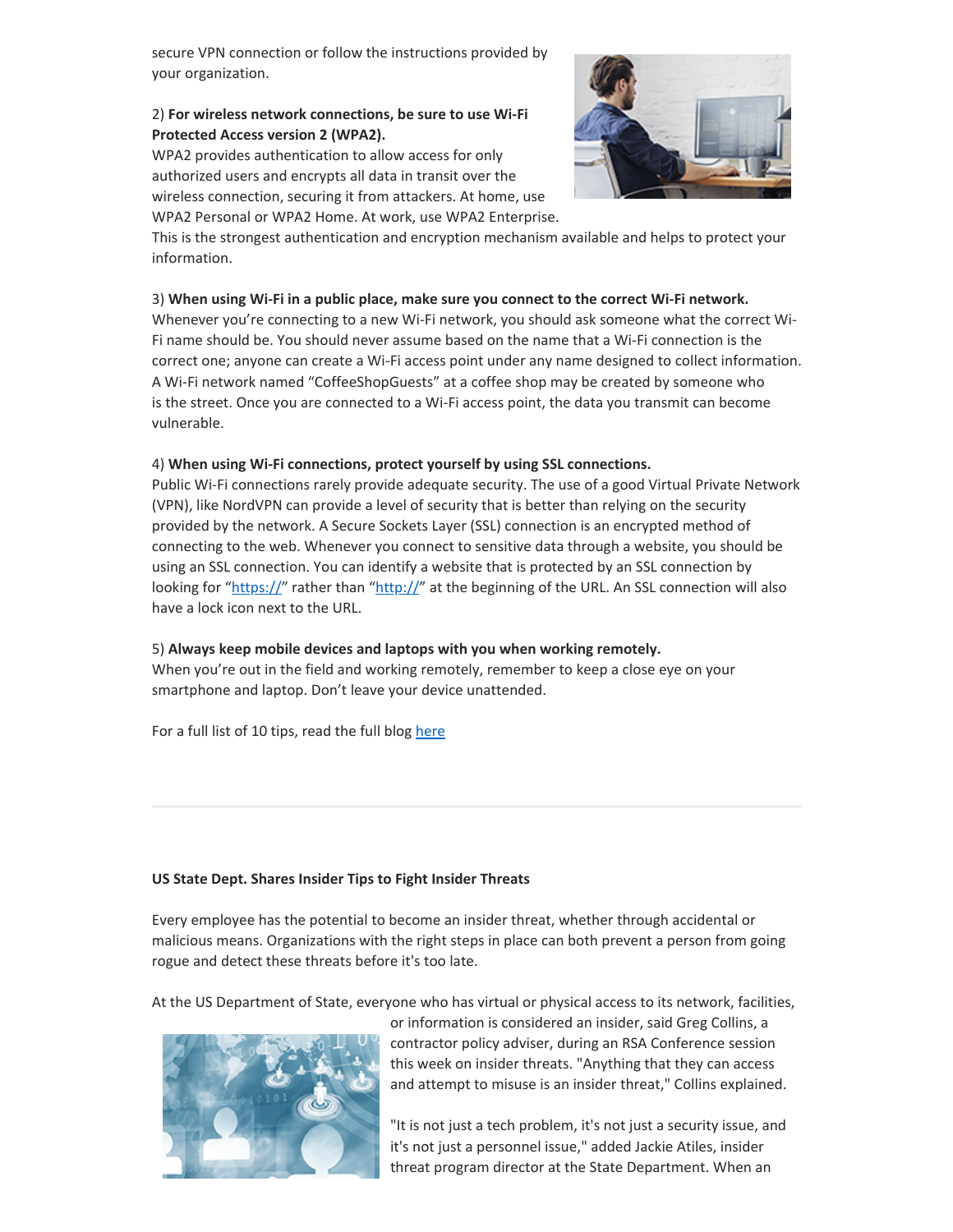insider threat takes place, businesses can't go back and change what happened, but they can look back and see the indicators that were available to them in order to prevent future threats.

These markers can be spotted at all stages of the employee cycle, Collins said, a process that typically looks the same for organizations across industries and includes the following steps: hiring, vetting, training, inclusion, support, and security. He and Atiles took an insider threat scenario and viewed it through each step to pinpoint red flags indicating malicious activity.

In their example scenario they used an employee who sends an email containing sensitive internal data to someone outside the organization. "This keeps me up at night," Collins said. "This is something you absolutely don't want to happen."

But it does happen, and when it does, it's important to first substitute the individual's name with a unique identifier. "One thing we really stand behind is trying to prevent reputational harm," Collins said. If insider activity has occurred but you don't know if there was malintent, it's best to keep the individual anonymous so as to not muddy the person's name. Once the case has been established, you can start to backtrack and determine where, exactly, they went wrong.

"Managers need to manage; managers need to engage," Atiles said. "Supervisors are the best defense against insider threat behavior. There is a difference between an introverted employee who wants to alone sometimes and an isolationist who exclusively keeps to themselves all day.

This article was originally posted by Dark Reading. Read the full article [here](https://www.darkreading.com/vulnerabilities---threats/us-state-dept-shares-insider-tips-to-fight-insider-threats/d/d-id/1337163)

#### **Coronavirus phishing emails: How to protect against COVID-19 scams**

The overwhelming amount of news coverage surrounding the novel coronavirus has created a new danger — phishing attacks looking to exploit public fears about the sometimes-deadly virus.

Cybercriminals send emails claiming to be from legitimate organizations with information about the coronavirus. The email messages might ask you to open an attachment to see the latest statistics. If you click on the attachment or embedded link, you're likely to download malicious software onto your device.

The malware could allow cybercriminals to take control of your computer, log your keystrokes, or access your personal information and financial data, which could lead to identity theft.

#### **Here are two examples of coronavirus related email scams:**

CDC alerts. Cybercriminals have sent phishing emails designed to look like they're from the U.S. Centers for Disease Control. The email might falsely claim to link to a list of coronavirus cases in your area. "You are immediately advised to go through the cases above for safety hazard," the text of one phishing email reads.

Workplace policy emails. Cybercriminals have targeted employees' workplace email accounts. One phishing email begins, "All, Due to the coronavirus outbreak, [company name] is actively taking safety precautions by instituting a Communicable Disease Management Policy." If you click on the fake company policy, you'll download malicious software.